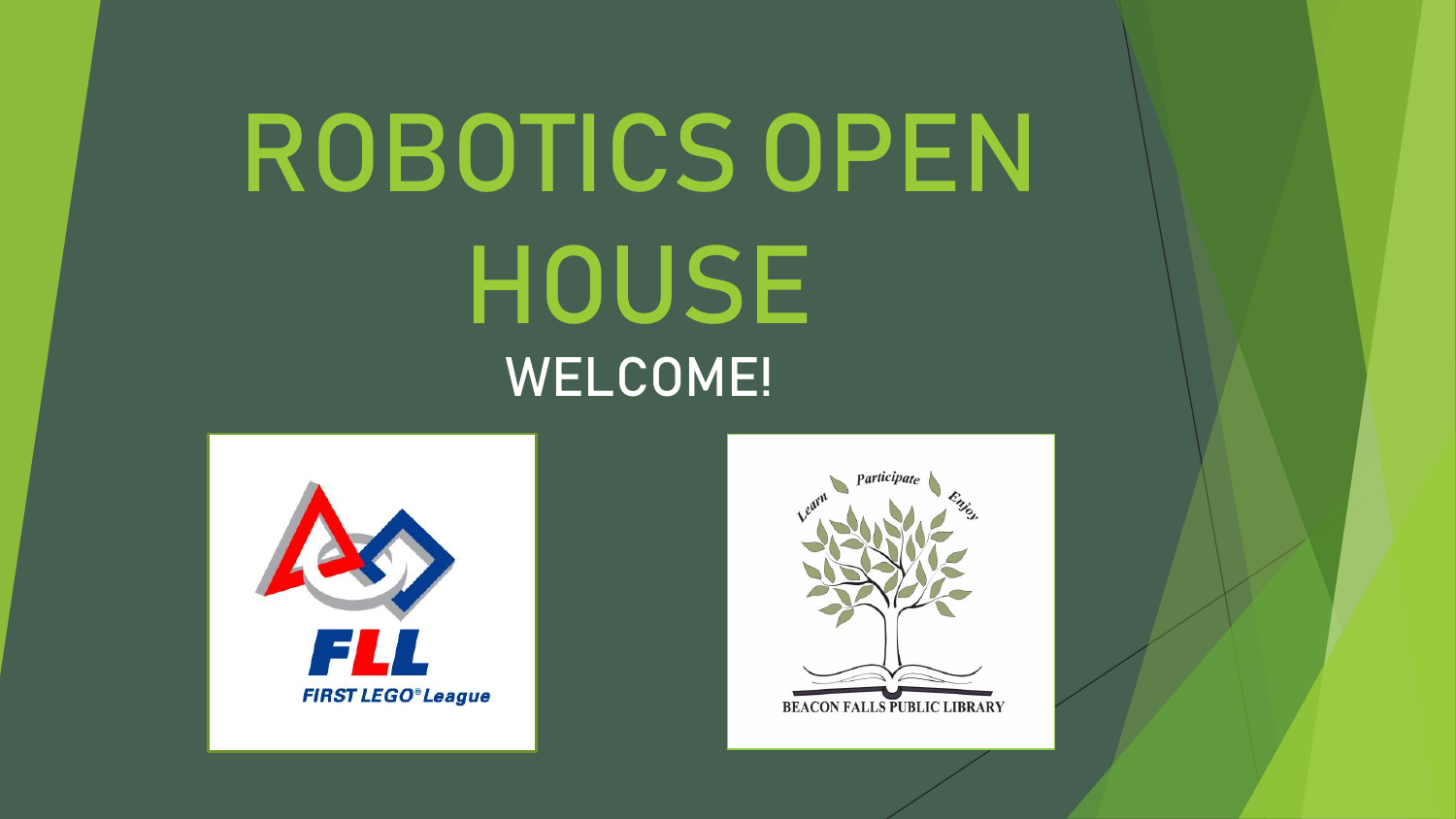#### FIRST LEGO League:

▶ Open to Ages 9-14, small teams

All Skill Levels are Welcomed and Needed

Need to work well within a team- Core Values are the most important part of the First Lego League **Experience** 

▶ The Competition Challenge is revealed in August, Competition is in November in Shelton, CT (an all day event)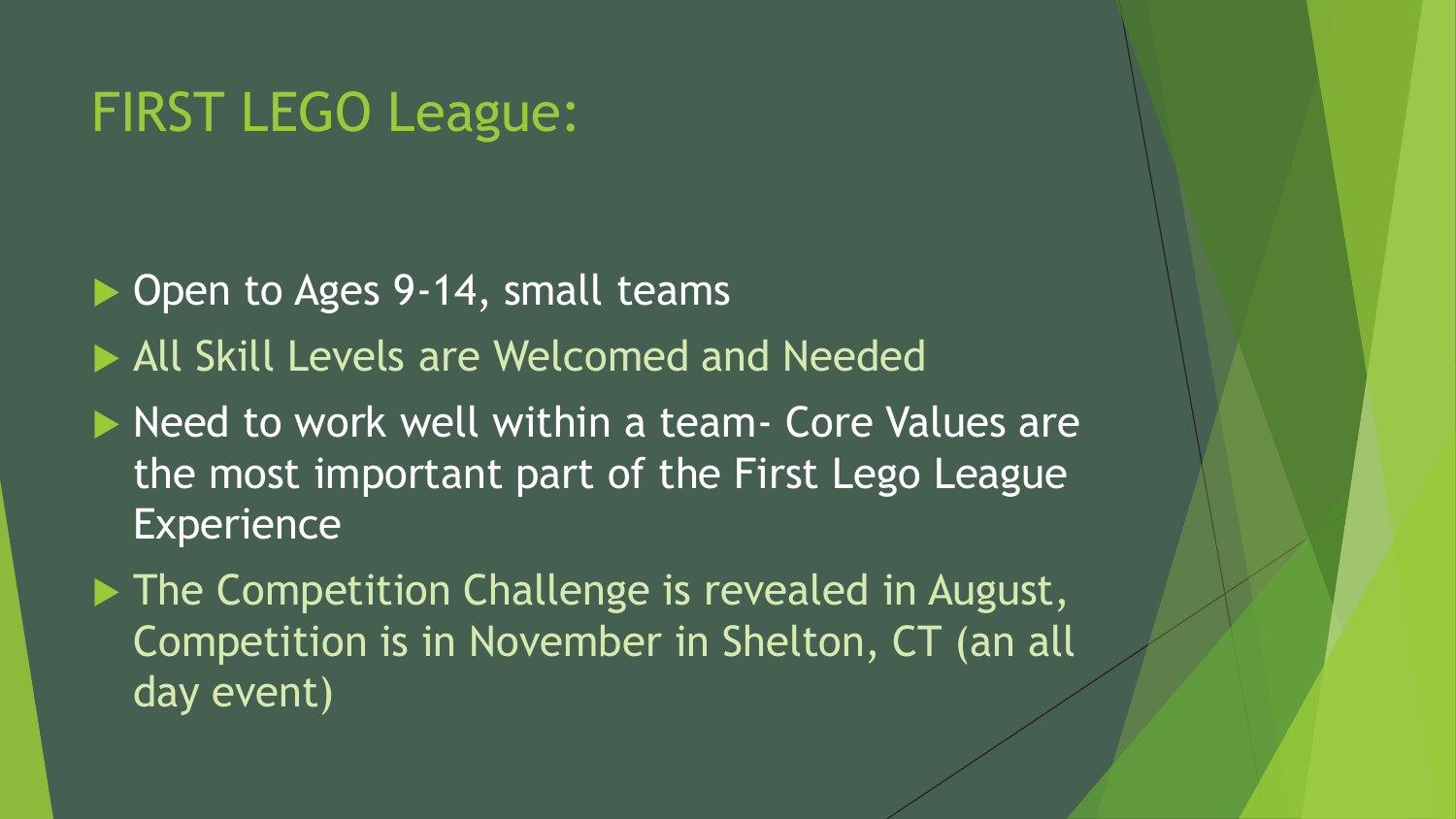# Theme- Into Orbit!

- Join our mission into the 30th season of *FIRST*®! Prepare for blast off, break out of your earthly constraints and go INTO ORBITSM. The 2018/2019 *FIRST*® LEGO® League season will transport your team into space, where you'll explore, challenge, and innovate in the vast expanse of space.
- Details issued on August 1st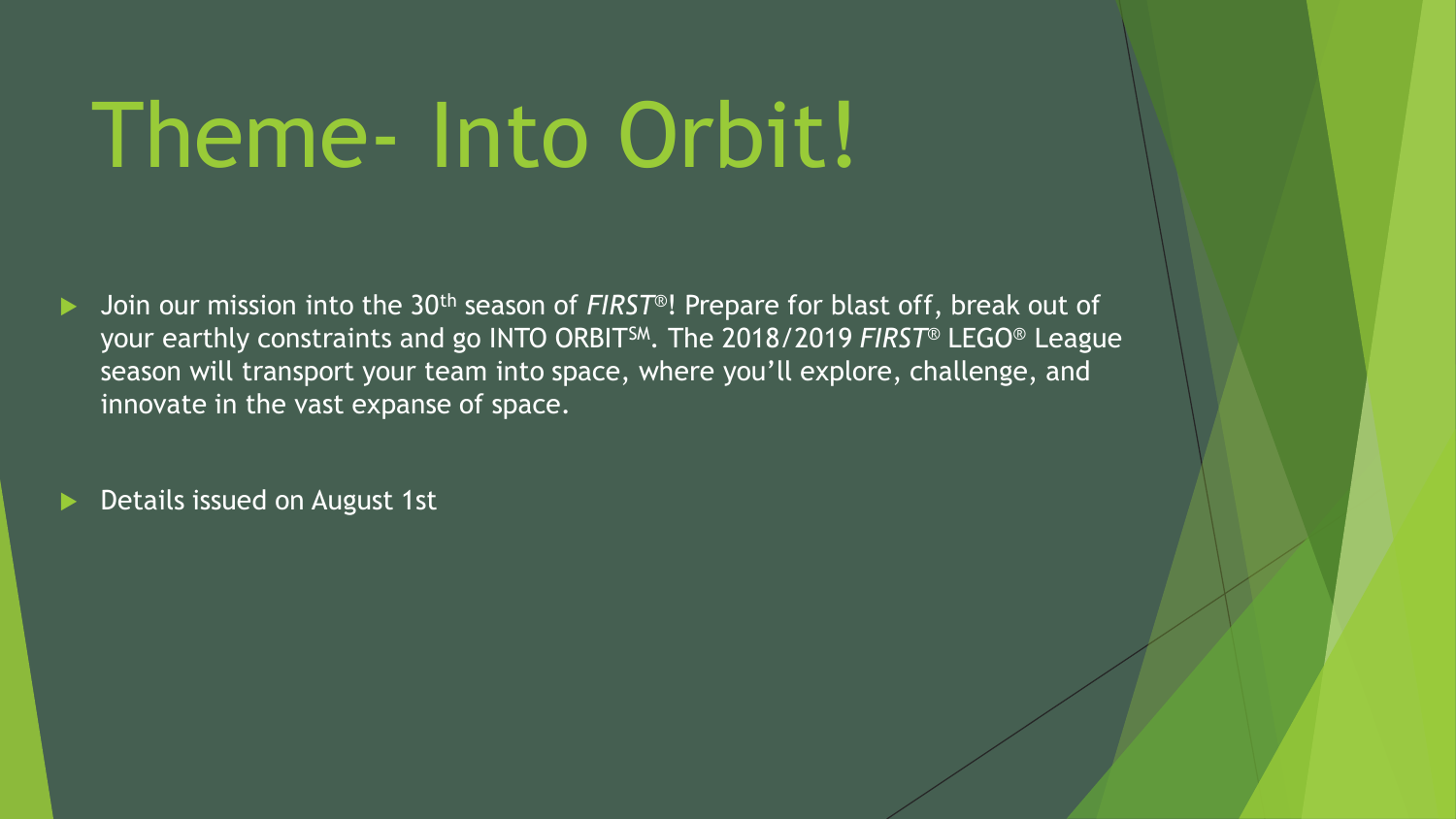## CORE VALUES-

**Discovery:** *We explore new skills and ideas.*

- **Innovation:** *We use creativity and persistence to solve problems.*
- **Impact:** *We apply what we learn to improve our world.*
- **Inclusion:** *We respect each other and embrace our differences.*
- **Teamwork:** *We are stronger when we work together.*
- **Fun:** *We enjoy and celebrate what we do with Gracious Professionalism!*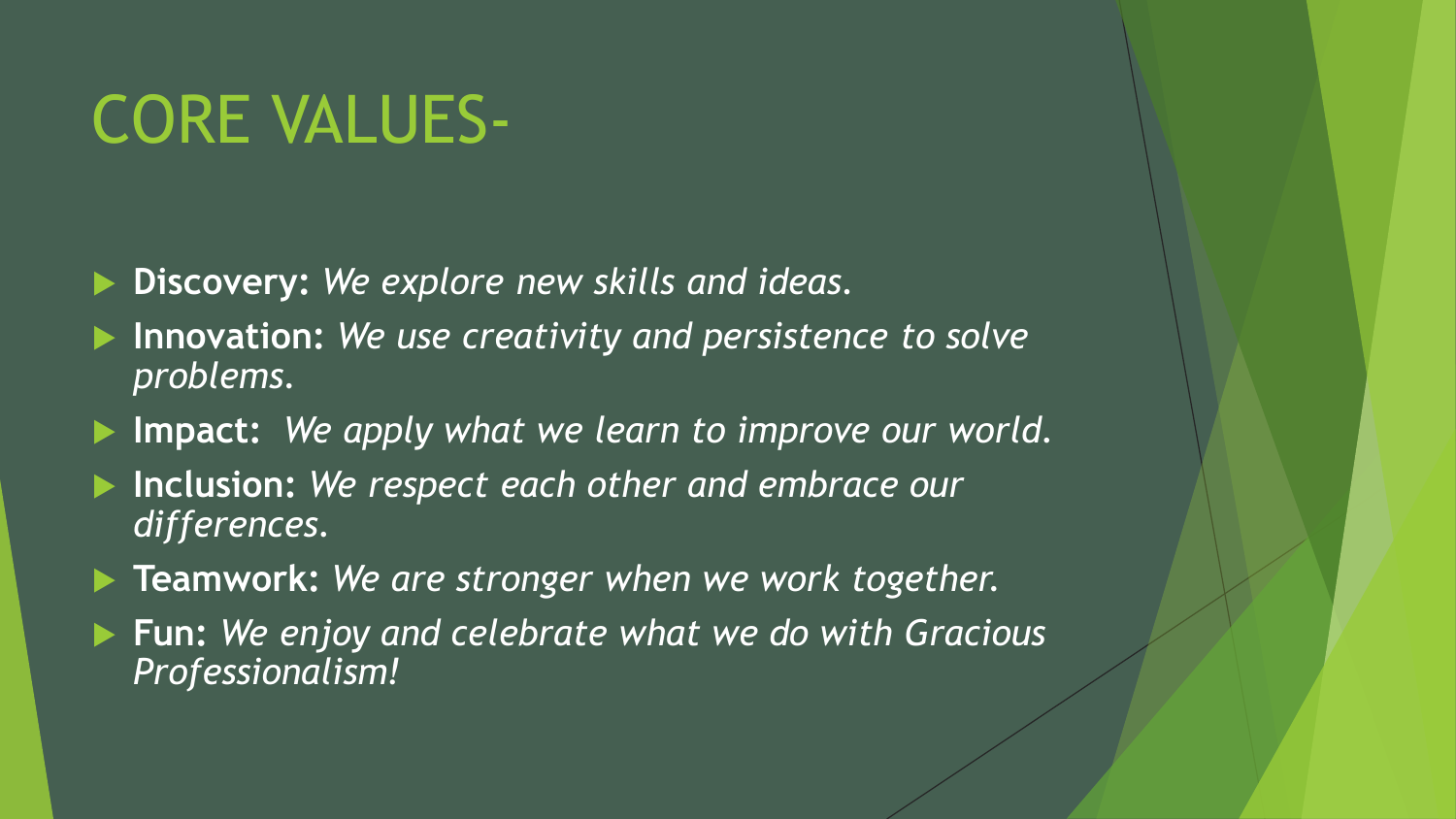## Three Components to a FLL Competition:

- **Project-** Guided by adult Coaches, *FIRST* LEGO League teams research a real-world problem such as food safety, recycling, energy, etc., and are challenged to develop a solution. Their project is presented to judges in a creative way ( a timed skit, parody, song, etc.), with a poster, and they will answer questions as a group about their methods and participation.
- Robot Design- They also must design, build, program a robot using LEGO MINDSTORMS® technology, then compete missions on a table-top playing field.
- ▶ Core Values- Teams will be given a short exercise to accomplish as a group, showing how they use Core Values to work together. Every teammate should participate and answer questions, and a poster needs to be completed to show how Core Values were used in the project and robot portions of the competition.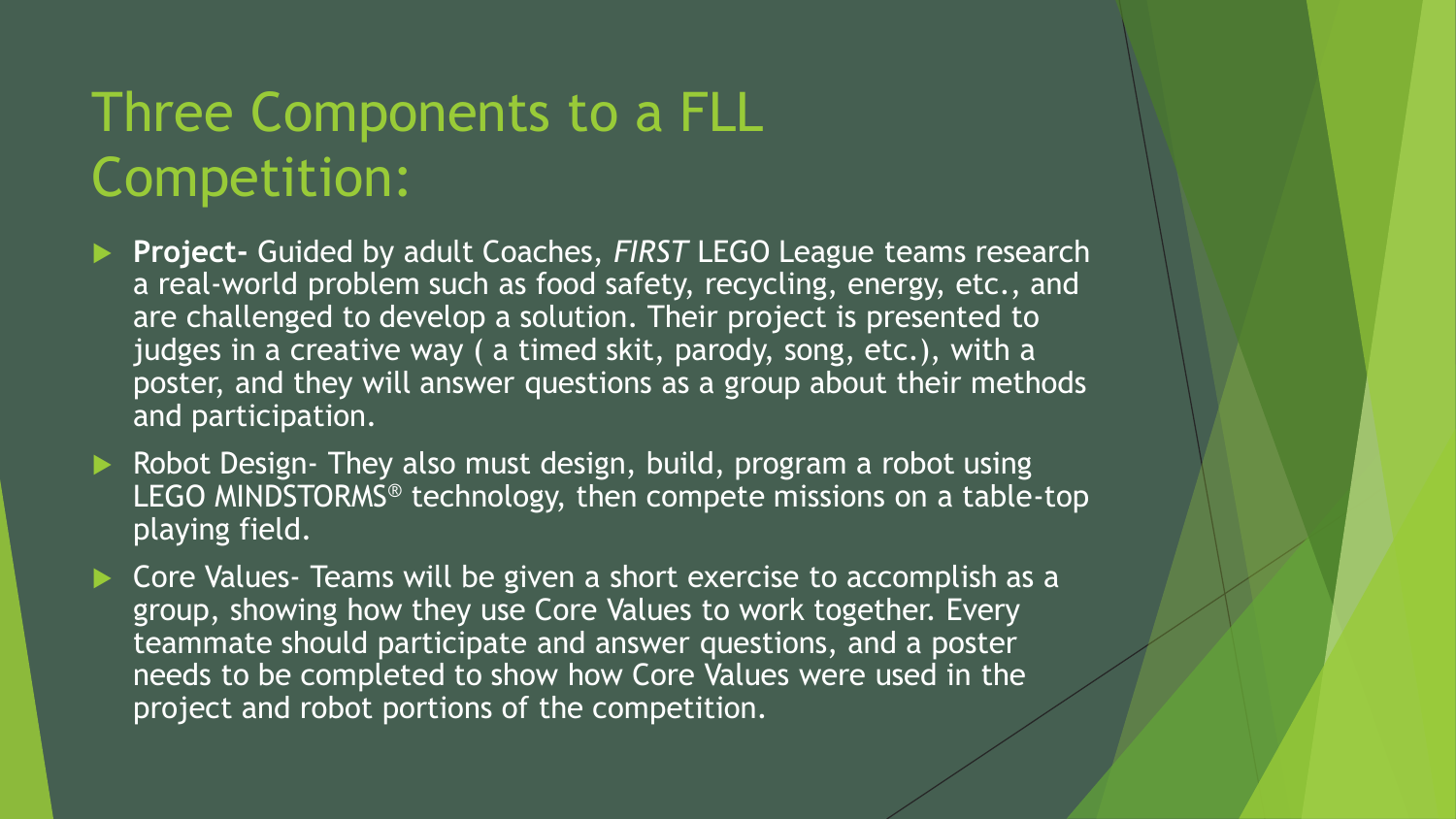All team members participate in all portions of the competition, and should be able to answer questions about all aspects, however, some kids are natural programmers, engineers, or researchers and it's about everyone taking turns leading in their areas of expertise or interest.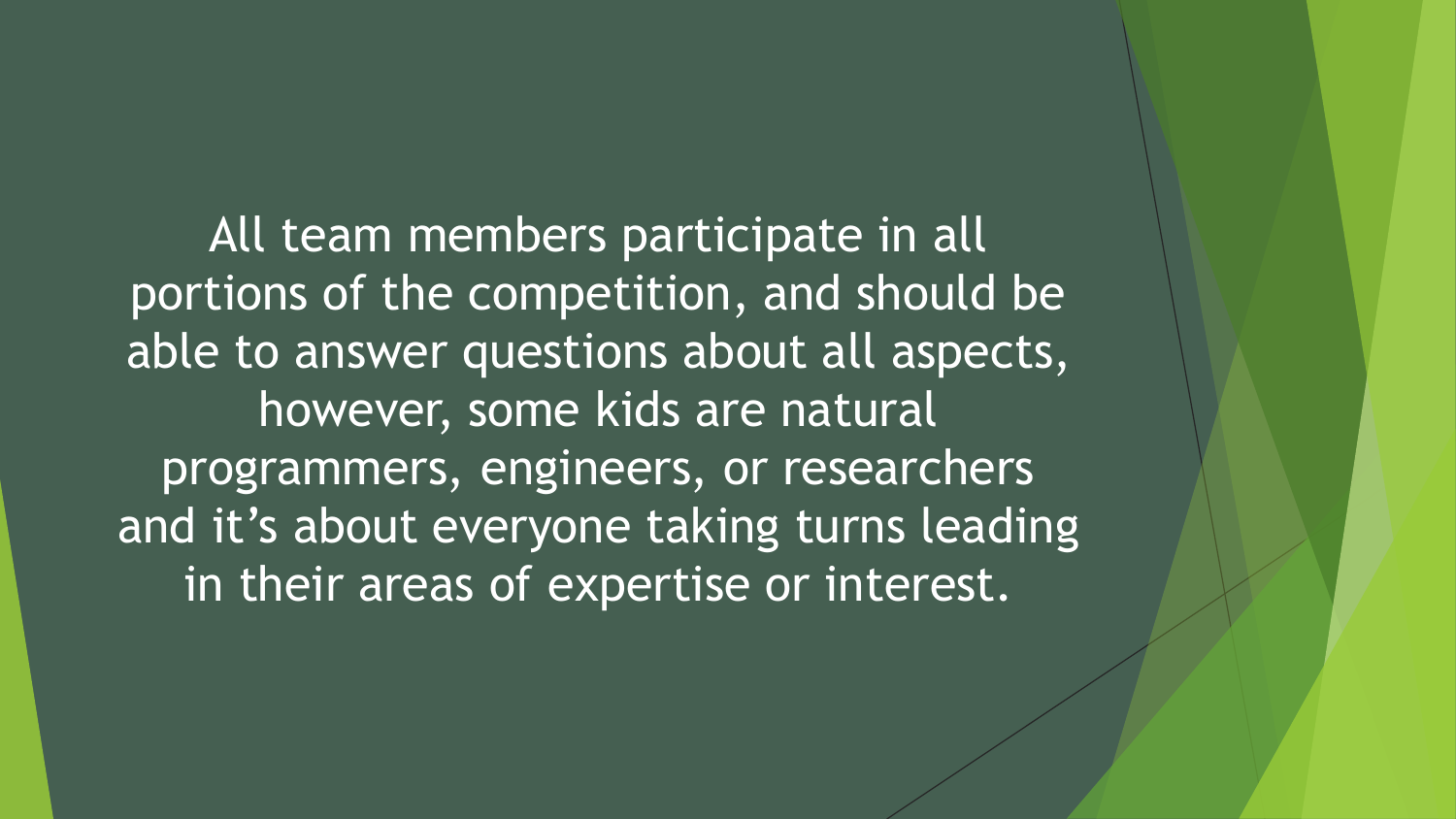### OUR SCHEDULE:

Summer activities open to all interested children:

- $\blacktriangleright$  Tuesdays :6:30-7:30pm June 26, July 3, July 17, July 31
- $\blacktriangleright$  Thursday: 6:30-7:30pm August 9
- Focus on team-building and problem-solving STEM exercises and getting familiar with the kits
- **Practice demonstrating Core Values and working together**
- Competition Team only will start meeting Mid-August
	- ▶ Tuesdays 6:30-7:30pm August 14, August 21
	- ▶ Wednesdays 3:30-5pm and Saturdays 9:30-11:30 Starting September 5th
	- Additional times will have to be scheduled as competition approaches
	- Competition will either be November 10th (Veteran's Day Weekend) or 17<sup>th</sup> in Shelton- required to be there the full day